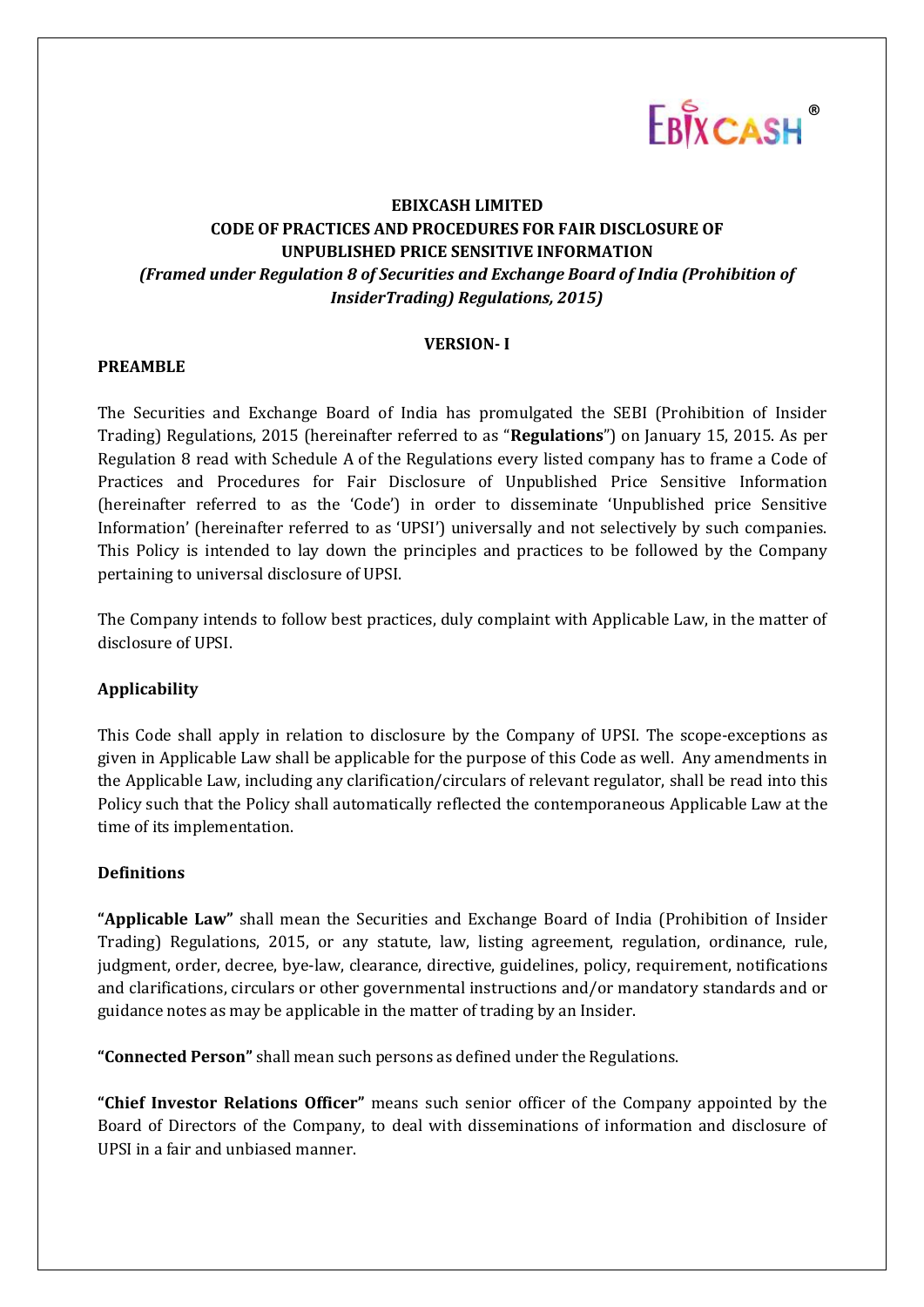

Unless otherwise designated by the Board, the Company Secretary for the time being of the Company shall be deemed to be the Chief Investor Relations Officer. In case the Board designates any other officer, the name and designation of such officer shall be published on the website of the Company.

**"Generally available information"** means information that is accessible to the public on a nondiscriminatory basis.

**"Insider"** means any person who is a connected person or in possession of or having access to UPSI;

**"Selected Group of Persons"** includes securities analysts or selected institutional Investor, brokers and dealers or their associated persons, investments advisers and institutional managers, investment companies, hedge funds or any other person.

**"Trading"** means and includes subscribing, buying, selling, dealing, or agreeing to subscribe, buy, sell, deal in any securities, and 'trade' shall be construed accordingly.

**"UPSI"** means any information, relating to a company or its securities, directly or indirectly, that is not generally available which, upon becoming generally available, is likely to materially affect the price of the securities and shall, ordinarily include but not restricted to, information relating to the following :-

- i) Financial results;
- ii) Dividends;
- iii) Change in capital structure;
- iv) Mergers, de-mergers, acquisitions, delisting, disposals and expansion or business and such other transactions ;
- v) Changes in key managerial personnel.

All the other terms used in the Code shall have the same meaning as assigned to them under theRegulations.

# **Sharing of UPSI for legitimate purpose**

UPSI is in the nature of information relating to the Company, directly or indirectly, of precise nature that can have an impact on the prices of the securities of the Company if made public.

Till the UPSI becomes a generally available information, UPSI can be shared only on a need- to-know basis and for legitimate purpose as provided hereunder and not to evade or circumvent the prohibitions of the Regulations :-

Sharing of relevant UPSI with consultants, advisors engaged by the Company in relation to the subject matter of the proposed deal/assignment in relation to UPSI ;

Sharing of relevant UPSI with intermediaries/fiduciaries viz. merchant bankers, legal advisors,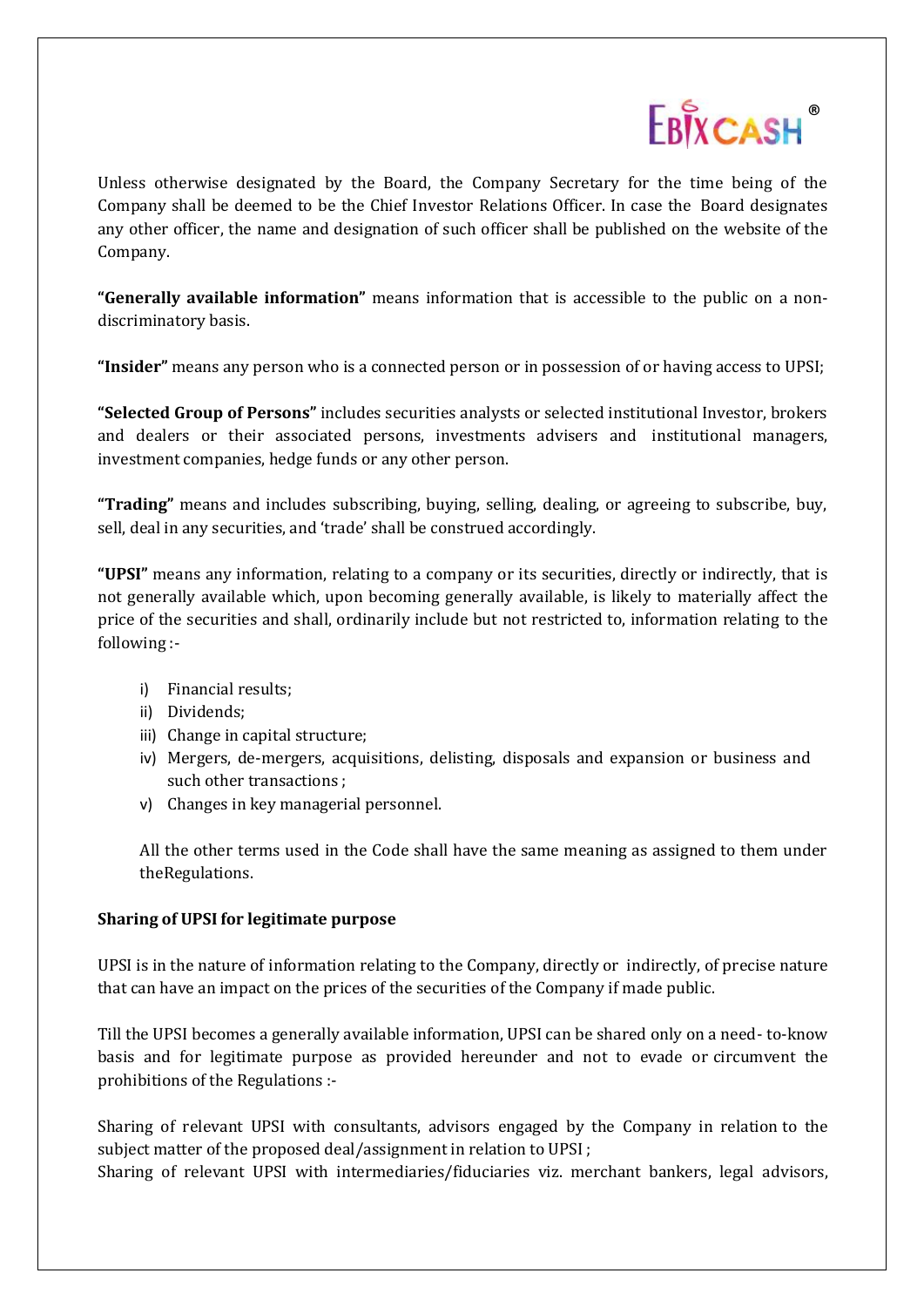

auditors in order to avail professional service from them in relation to the subject matter of the UPSI

Sharing of relevant UPSI with persons for legitimate business purposes (e.g., attorneys, investment bankers or accountants);

Sharing of relevant UPSI with persons who have expressly agreed in writing to keep theinformation confidential, such as potential customers, other developers, joint venture partners and vendors, and not to transact in the company's securities on the basis of such information.

Sharing of relevant UPSI in case mandatory for performance of duties or discharge of legal obligations.

Before sharing of the UPSI, the concerned person sharing such UPSI shall comply with the requirements in relation to circumstances and procedure for bringing people 'inside' as provided in Code of Conduct for Prohibition of Insider Trading.

The Compliance Officer shall maintain record of the details of the recipients, including their PAN, Address etc., of UPSI on legitimate purpose including the following:-

- a. Whether the concerned UPSI is required to be shared?
- b. Why the information is required by the recipient?
- c. Who had shared the UPSI and whether he was authorized to do so?
- d. Whether the Compliance Officer was intimated before such sharing of UPSI?
- e. Whether non-disclosure agreements were signed?
- f. Whether notice to maintain confidentiality of the shared UPSI has been given?

# **Functions of the Chief Investor Relations Officer:**

- Dealing with universal dissemination and disclosure of UPSI.
- Determination of questions as to whether any particular information amounts to UPSI.
- Determination of response, if any, of the Company to any market rumor in accordance with this Code.
- Dealing with any query received by any Insider about any UPSI.
- Providing advice to any Insider as to whether any particular information may be treated as UPSI.

If an Insider receives a query about any UPSI related to the company, he shall not comment on the same and shall forward such query to the Chief Investor Relations Officer. The Chief Investor Relation Officer shall deal with such query in accordance with Applicable Law and this Code in consultation with Managing Director and CFO.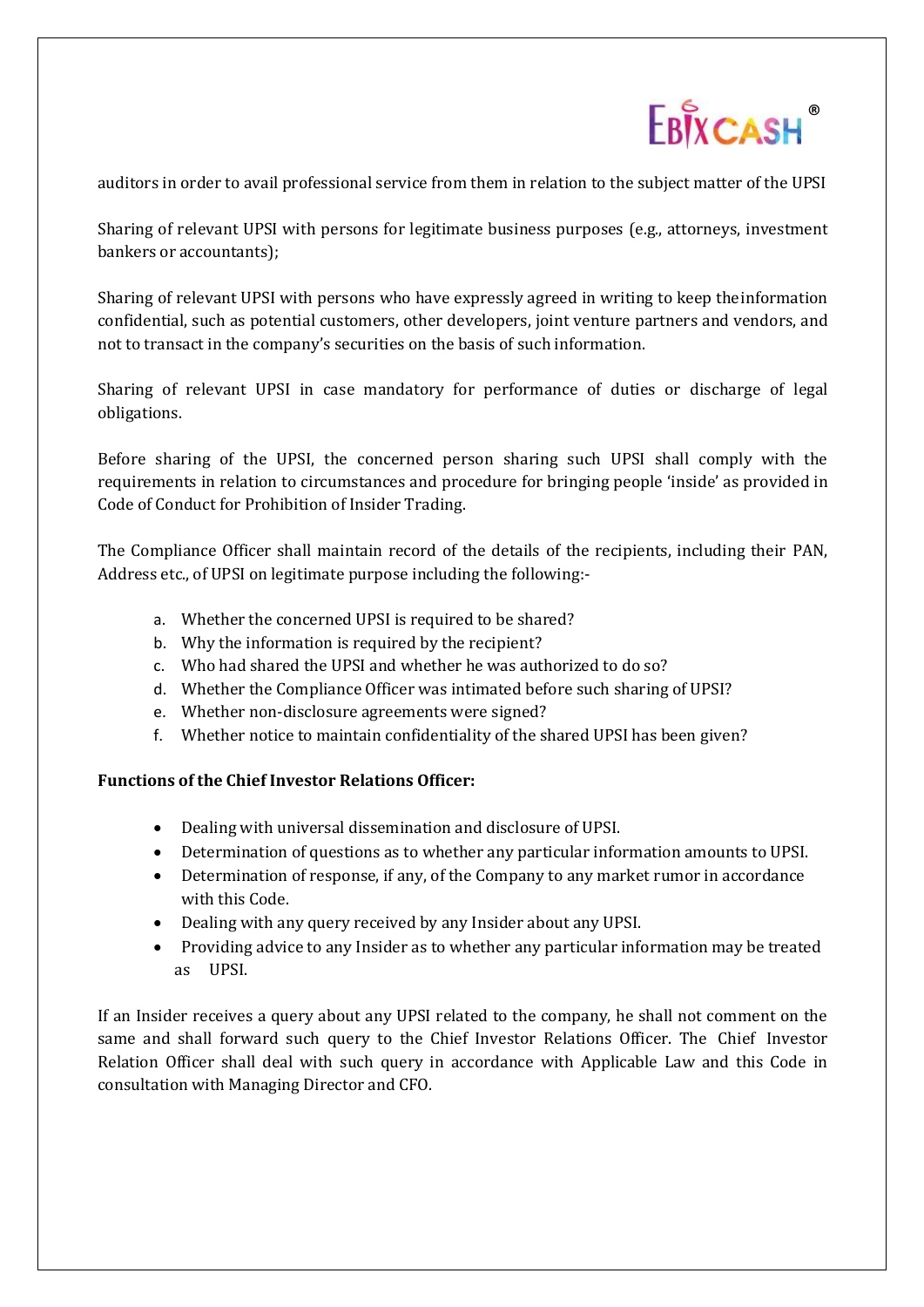

## **Disclosure Policy:**

The Company shall ensure:

- Prompt public disclosure of UPSI that would impact price discovery no sooner than credible and concrete information comes into being in order to make such information generally available.
- Uniform and universal dissemination of UPSI to avoid selective disclosure.
- If an Insider 'selectively' discloses any UPSI to any person including the Selected Group then prompt disclosure of such information shall have to be made by the Chief Investor Relations Officer to the public. Such disclosure must be made not later than 48 hours after the Chief Investor Relations Officer learns that communication of such UPSI has taken place.
- That information shared with analysts and research personnel is not UPSI.
- Develop best practices to make transcripts or records of proceedings of meetings with analysts and other investor relations conferences on the official website to ensure official confirmation and documentation of disclosures made.

Subject to Applicable Law methods of public disclosure of information to ensure uniform distribution shall include either of the following:-

- Distributing through Press Releases in newspapers or media including electronic media.
- Filing with the Stock Exchanges.
- Any other method that ensures wide distribution of the news such as webcasts and webinars.
- Uploading the information on the website of the Company.

# **Third Party Dealings**

The Chief Investor Relations Officer shall ensure that best practices of making transcripts or records of proceedings of meetings with analysts and other investor relations conferences on the official website to ensure official confirmation and documentation of disclosures made are developed by the Company.

The best practices shall include uploading the following information on the website of the company:-

- Any Power Point Presentation or similar material used by the analyst in such meeting on the website of the Company.
- Any earnings guidance or any other similar material distributed during press conference.
- Any material information about business plans of the Company provided in response to